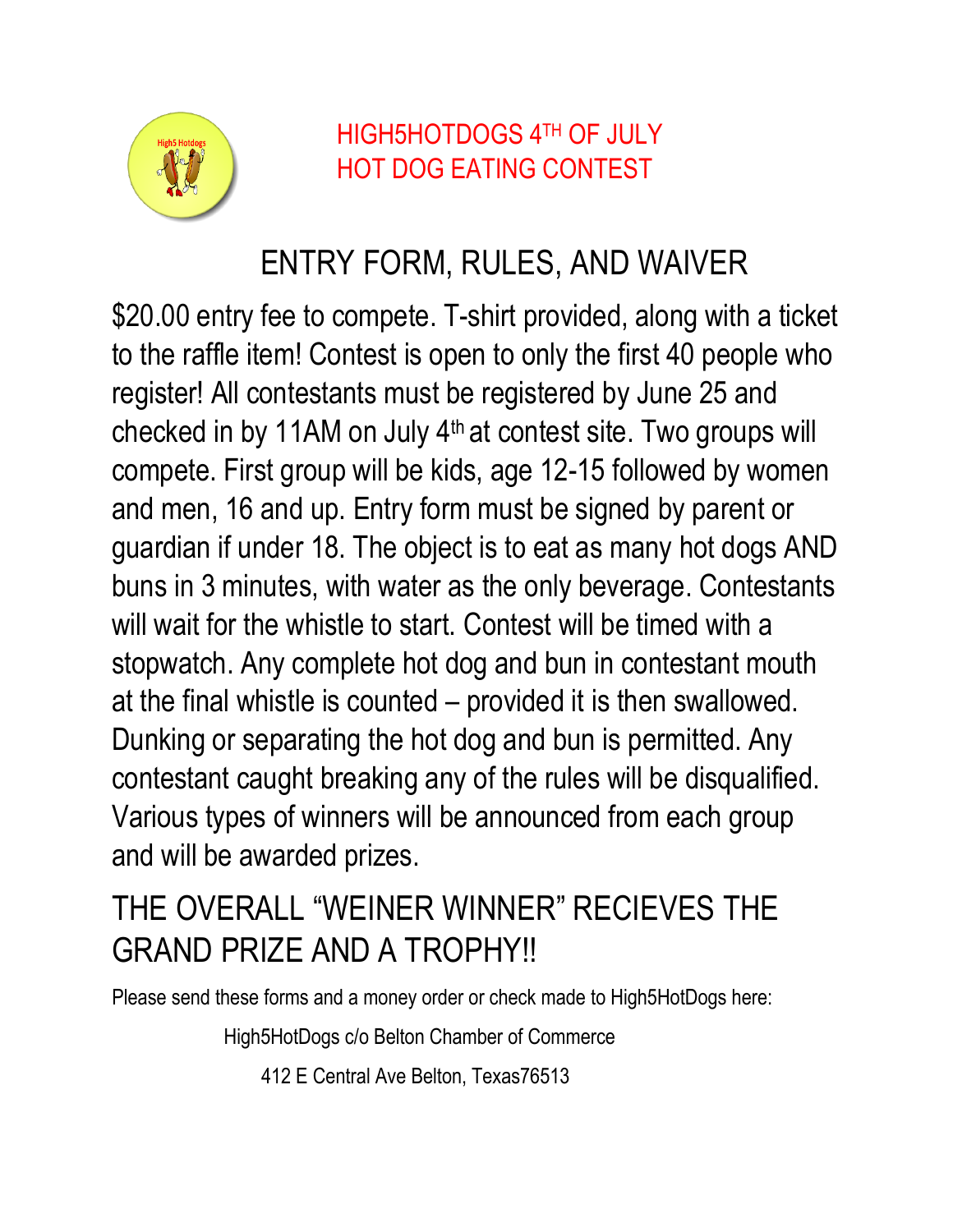|                                                                                                                                                         |               |  | <b>HOT DOG EATING CONTEST ENTRY FORM</b><br>First Name: The Contract of the Contract of the Contract of the Contract of the Contract of the Contract of the Contract of the Contract of the Contract of the Contract of the Contract of the Contract of the Contract of th |
|---------------------------------------------------------------------------------------------------------------------------------------------------------|---------------|--|----------------------------------------------------------------------------------------------------------------------------------------------------------------------------------------------------------------------------------------------------------------------------|
|                                                                                                                                                         |               |  | Last Name: The Contract of the Contract of the Contract of the Contract of the Contract of the Contract of the                                                                                                                                                             |
| Address:                                                                                                                                                | Phone: Email: |  |                                                                                                                                                                                                                                                                            |
| <b>Emergency Contact Name and Phone:</b>                                                                                                                |               |  |                                                                                                                                                                                                                                                                            |
| Do you have any serious medical conditions or injury that may be<br>affected by this contest? Please circle: YES/NO If yes, please explain<br>in detail |               |  |                                                                                                                                                                                                                                                                            |
| Do you have any allergies? Please circle: YES/NO If yes, please<br>explain in detail:                                                                   |               |  |                                                                                                                                                                                                                                                                            |

Contestants will acknowledge there are risks associated with this event, which include, but are not limited to personal injury, risk of illness and possibly death, risk of loss or damage to personal property. Contestant voluntarily enters The Hot Dog Eating Contest and in doing so assumes any of these risks. Contestant upon entry of this contest and upon signing this form hereby agrees to waive and release High5HotDogs and all associates, volunteers, sponsors, vendors as well as any of their affiliates and successors from any liabilities of any kind arising from this event. Contestant has read all the above rules and agrees to follow them. Contestant also hereby swears that to the best of their knowledge they are physically and mentally fit to compete in contest.

 $\overline{\phantom{a}}$  , and the contract of the contract of the contract of the contract of the contract of the contract of the contract of the contract of the contract of the contract of the contract of the contract of the contrac

Signature of Contestant or Parent or Guardian Date

 $\frac{1}{2}$  ,  $\frac{1}{2}$  ,  $\frac{1}{2}$  ,  $\frac{1}{2}$  ,  $\frac{1}{2}$  ,  $\frac{1}{2}$  ,  $\frac{1}{2}$  ,  $\frac{1}{2}$  ,  $\frac{1}{2}$  ,  $\frac{1}{2}$  ,  $\frac{1}{2}$  ,  $\frac{1}{2}$  ,  $\frac{1}{2}$  ,  $\frac{1}{2}$  ,  $\frac{1}{2}$  ,  $\frac{1}{2}$  ,  $\frac{1}{2}$  ,  $\frac{1}{2}$  ,  $\frac{1$